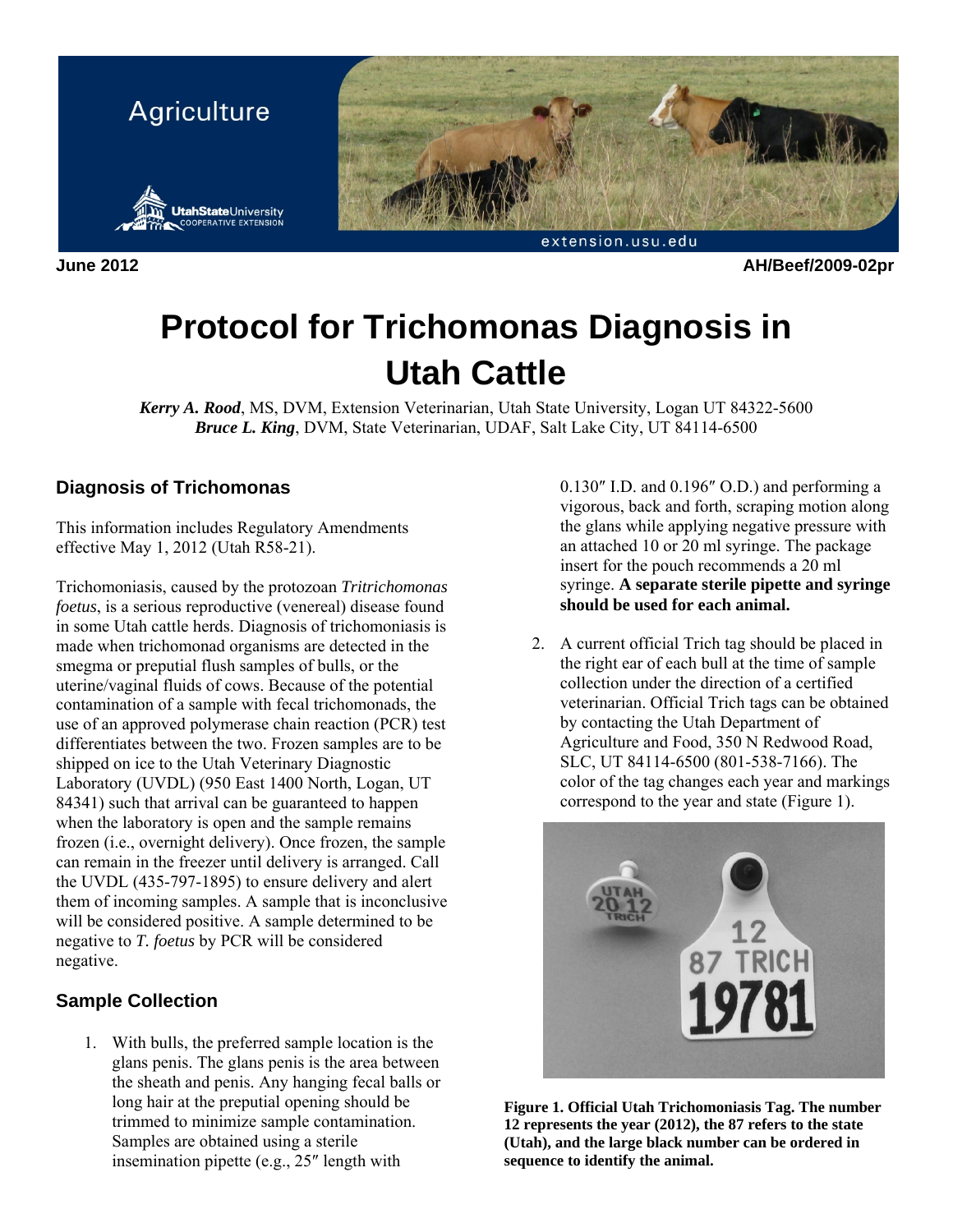3. The preferred sample from the female is the cervical mucus or uterine secretions. These samples can be collected by applying negative pressure with a syringe attached to a sterile insemination pipette, while the pipette is positioned within the open cervix or positioned to collect fluid from the vaginal floor.

#### **Media**

The **InPouch™ TF Pouch** is currently the only officially recognized media for the culturing of bovine trichomoniasis organisms in the State of Utah. Please note that Modified Diamond's Media (MDM) is no longer officially recognized by the State of Utah. The pouch is a commercially prepared and packaged proprietary media. Pouches are available from Bio-Med Diagnostics Inc., 1388 Antelope Road, White City, OR 97503-1619. CALL TOLL FREE: 800-964-6466, Telephone: 541-830-3000; Fax: 541-830-3001.

The directions for use of this media will be described separately below.

#### **Media Inoculation, Incubation, and Shipment for PCR Testing**

While holding the InPouch™ TF upright, tear off the upper edge where marked to allow access to the upper chamber. If some fluid from the lower chamber is not in the upper chamber, gently apply pressure to the lower chamber to transfer media from bottom to top. Inoculate the sample into the small upper chamber of the pouch. Flush out the pipette by drawing up a few milliliters of pouch solution into the pipette, repeating as necessary to sufficiently inoculate the upper chamber. The inoculated fluid in the upper chamber should be squeezed or "squeegeed" into the lower chamber being careful to apply just enough pressure to evacuate the upper chamber without rupturing the pouch itself. Carefully express air bubbles out of the lower chamber to maintain the anaerobic environment. Roll the top of the plastic pouch down to the top of the lower chamber and fold the wire strips across to hold and seal it. **Do not stir or mix the contents and keep the packet upright at all times once the lower chamber is inoculated. Please read the manufacturer's package insert for additional instructions and recommendations.** 

#### **Handling and Care of Pouches**

The handling and/or shipping of the inoculated media samples is one of the most critical steps in Trichomoniasis diagnosis. The inoculated media should be kept at  $65^{\circ}$ F to  $90^{\circ}$ F until it is incubated. It is especially important to avoid overheating or freezing.

Handle the inoculated pouches in insulated containers that will protect the samples from extreme temperatures (hot or cold). Trichomonad organisms are very susceptible to either freezing or overheating. Samples should be incubated as soon as possible at  $98.6^{\circ}$  F (37<sup>o</sup>C) for 24 hours. Pouches should be frozen directly after the incubation period. Frozen samples should be shipped in an insulated container to ensure samples remain frozen. It is important to arrange shipping so the samples arrive at the laboratory in a frozen state. Samples lost in shipping, or that arrive thawed and warm, may be classified as unacceptable for testing and not valid.

#### **Microscopic**

**examination:** This method of detection of trichomonads is no longer an accepted definitive regulatory diagnostic test in Utah and bulls may not be classified based on culture examination.

#### **Shipping:** In-Pouch

TF media can be transported by commercial carrier, but this must be overnight express/one-day delivery. Samples need to be shipped upright. Be sure the



**Figure 2. InPouch (image from Bio-Med Diagnostics)** 

lab will be open to receive samples.

#### **Interpretation of Results**

**Positive:** A bull is considered positive if Trichomonas organisms' genetic material is identified by Polymerase Chain Reaction (PCR). A PCR test that does not detect *T. foetus* will be considered negative. A sample found to be inconclusive will be considered positive.

**Negative:** A sample is considered negative when **no** genetic material is identified during amplification and testing by PCR.

#### **Reporting and Handling Positive Bulls**

All bulls testing positive for Trichomoniasis must be reported immediately to 1) the owner, and 2) the State Veterinarian, by the veterinarian and laboratory performing the test (respectively). The owner shall be required to notify the administrators of the common